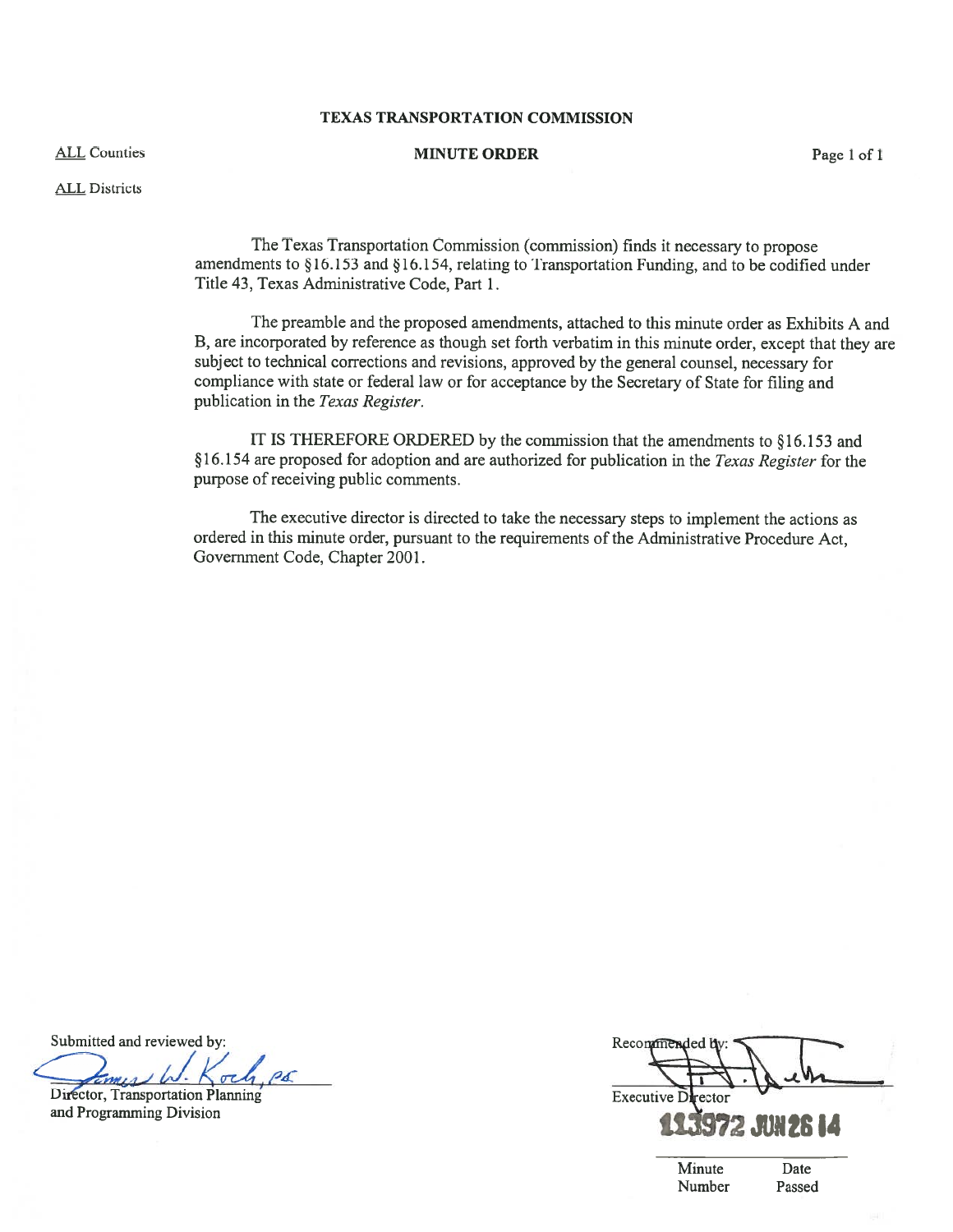Proposed Preamble The Texas Department of Transportation (department) proposes amendments to §16.153 and §16.154, concerning Transportation Funding. EXPLANATION OF PROPOSED AMENDMENTS The Transportation Alternatives Program (TAP) was created by the Moving Ahead for Progress in the 21st Century Act (also known as MAP-21). The TAP provides federal funding for a variety of alternative transportation projects, many of which were previously eligible for funding under separate programs. The TAP is contained in Title 23, United States Code, §213. The amendments to §16.153, Funding Categories, and §16.154, Transportation Allocation Funding Formulas, are necessary to implement the TAP as authorized by federal law. The TAP replaces the Transportation Enhancement Program, which is currently referenced in the amended sections. Amendments to §16.153, Funding Categories, remove the reference to the Safe Routes to School Program from Category 8, since funding for eligible projects under that program is now available through the TAP. In addition, the title and description of Category 9 has been revised to reference the TAP, as contained in Chapter 11, Subchapter F, of the department's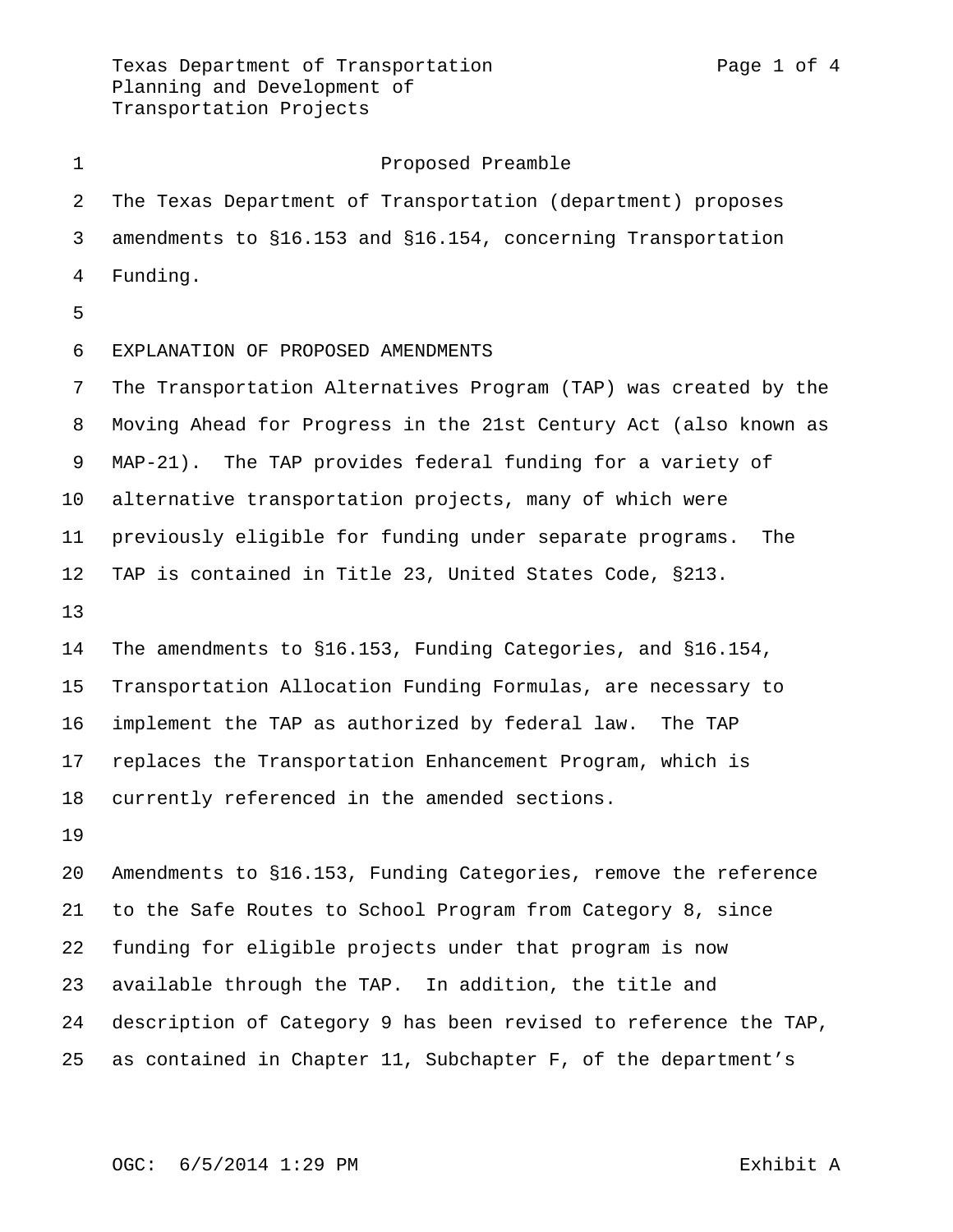Texas Department of Transportation Texas Page 2 of 4 Planning and Development of Transportation Projects

- administrative rules.
- 

 Amendments to §16.154, Transportation Allocation Funding Formulas, clarify the new funding distributions applicable to the TAP. Specifically, the formula allocation for Category 9 in subsection (a)(6) has been revised to provide that a portion of the funds will be allocated to metropolitan planning organizations (MPOs) serving urbanized areas with populations over 200,000 based on their relative share of population, unless the Federal Highway Administration approves a joint request from the department and the MPO to use other factors in determining the allocation. In addition, the non-formula allocation for Category 9 in subsection (c)(4) has been revised to provide that of the remaining funds in the category, a portion will be allocated to certain areas of the state, based on their relative share of population, and a portion may be allocated in any area of the state or transferred to other eligible federal programs as authorized by law. This funding methodology is consistent with the provisions of MAP-21 and associated federal guidelines concerning the TAP. In addition, "other eligible entity" has been added in subsection (c) to the list of entities that may receive funding, since that terminology is used in federal law. 

FISCAL NOTE

James Bass, Chief Financial Officer, has determined that for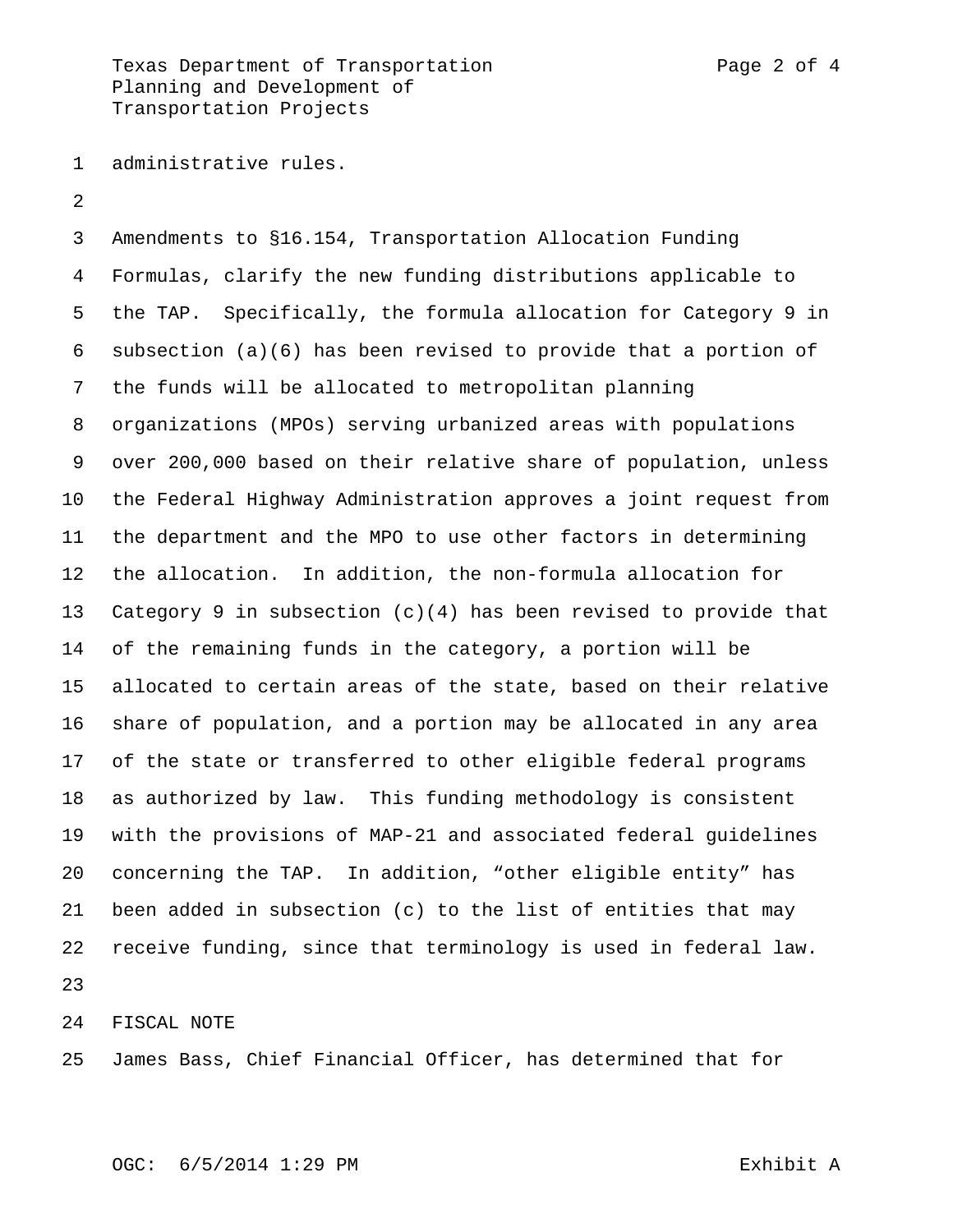Texas Department of Transportation **Page 3** of 4 Planning and Development of Transportation Projects

 each of the first five years in which the amendments as proposed are in effect, there will be no fiscal implications for state or local governments as a result of enforcing or administering the amendments.

 James Koch, Director, Transportation Planning and Programming Division, has certified that there will be no significant impact on local economies or overall employment as a result of enforcing or administering the amendments.

### PUBLIC BENEFIT AND COST

 Mr. Koch has also determined that for each year of the first five years in which the sections are in effect, the public benefit anticipated as a result of enforcing or administering the amendments will be clarity in the methodology by which funding will be allocated through the department's Unified Transportation Program. There are no anticipated economic costs for persons required to comply with the sections as proposed. There will be no adverse economic effect on small businesses 

#### SUBMITTAL OF COMMENTS

 Written comments on the proposed amendments to §16.153 and §16.154 may be submitted to Rule Comments, Office of General Counsel, Texas Department of Transportation, 125 East 11th Street, Austin, Texas 78701-2483 or to RuleComments@txdot.gov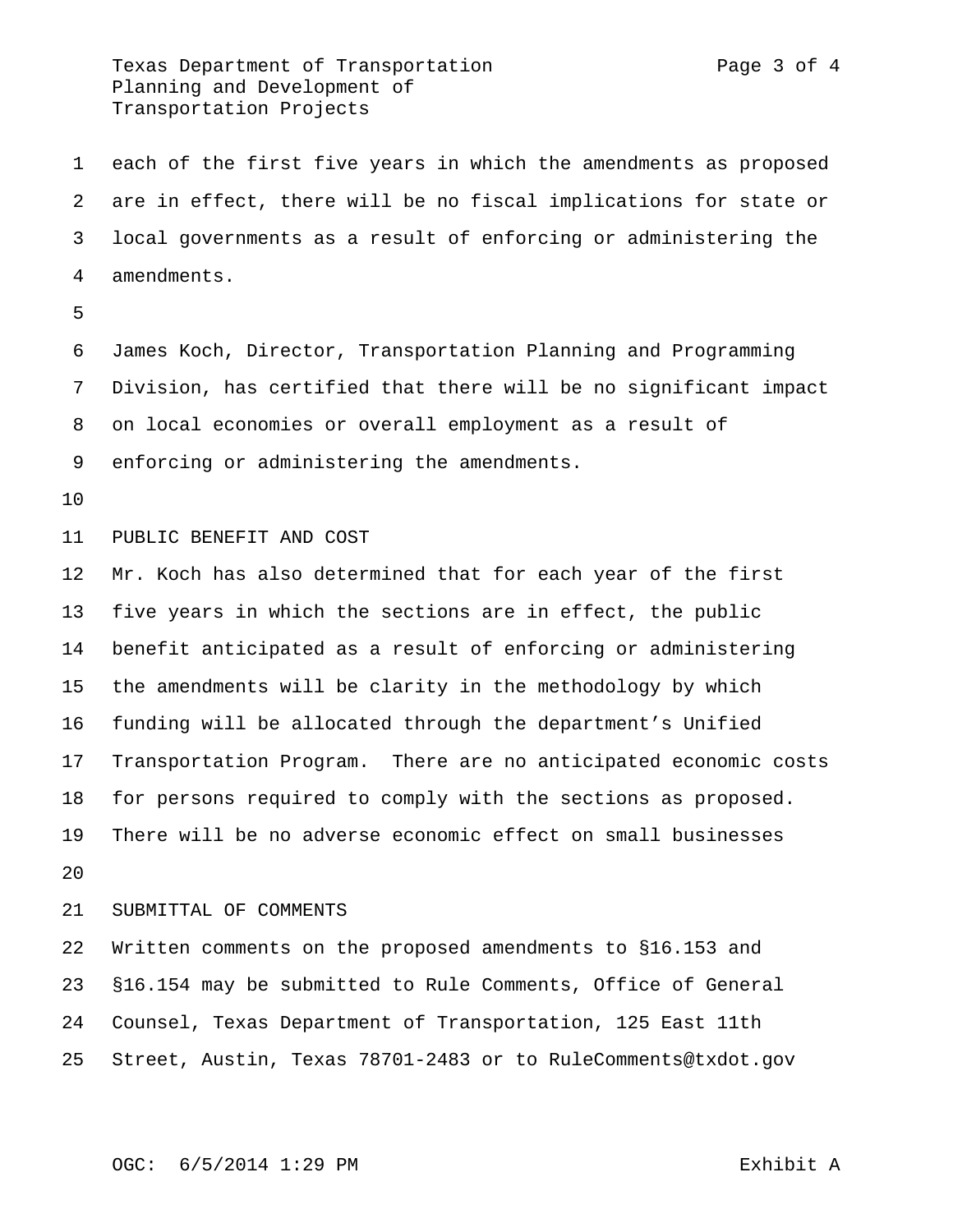Texas Department of Transportation Texas Page 4 of 4 Planning and Development of Transportation Projects

 with the subject line "Transportation Funding." The deadline for receipt of comments is 5:00 p.m. on August 11, 2014. In accordance with Transportation Code, §201.811(a)(5), a person who submits comments must disclose, in writing with the comments, whether the person does business with the department, may benefit monetarily from the proposed amendments, or is an employee of the department.

### STATUTORY AUTHORITY

 The amendments are proposed under Transportation Code, §201.101, which provides the Texas Transportation Commission (commission) with the authority to establish rules for the conduct of the work of the department, and more specifically, Transportation Code, §201.991, which requires the commission to adopt rules that define program funding categories, and Transportation Code, §201.996, which requires the commission to specify the formulas for allocating funds by rule.

#### CROSS REFERENCE TO STATUTE

Transportation Code, Chapter 201, Subchapter P. Title 23,

United States Code, §213.

# OGC: 6/5/2014 1:29 PM Exhibit A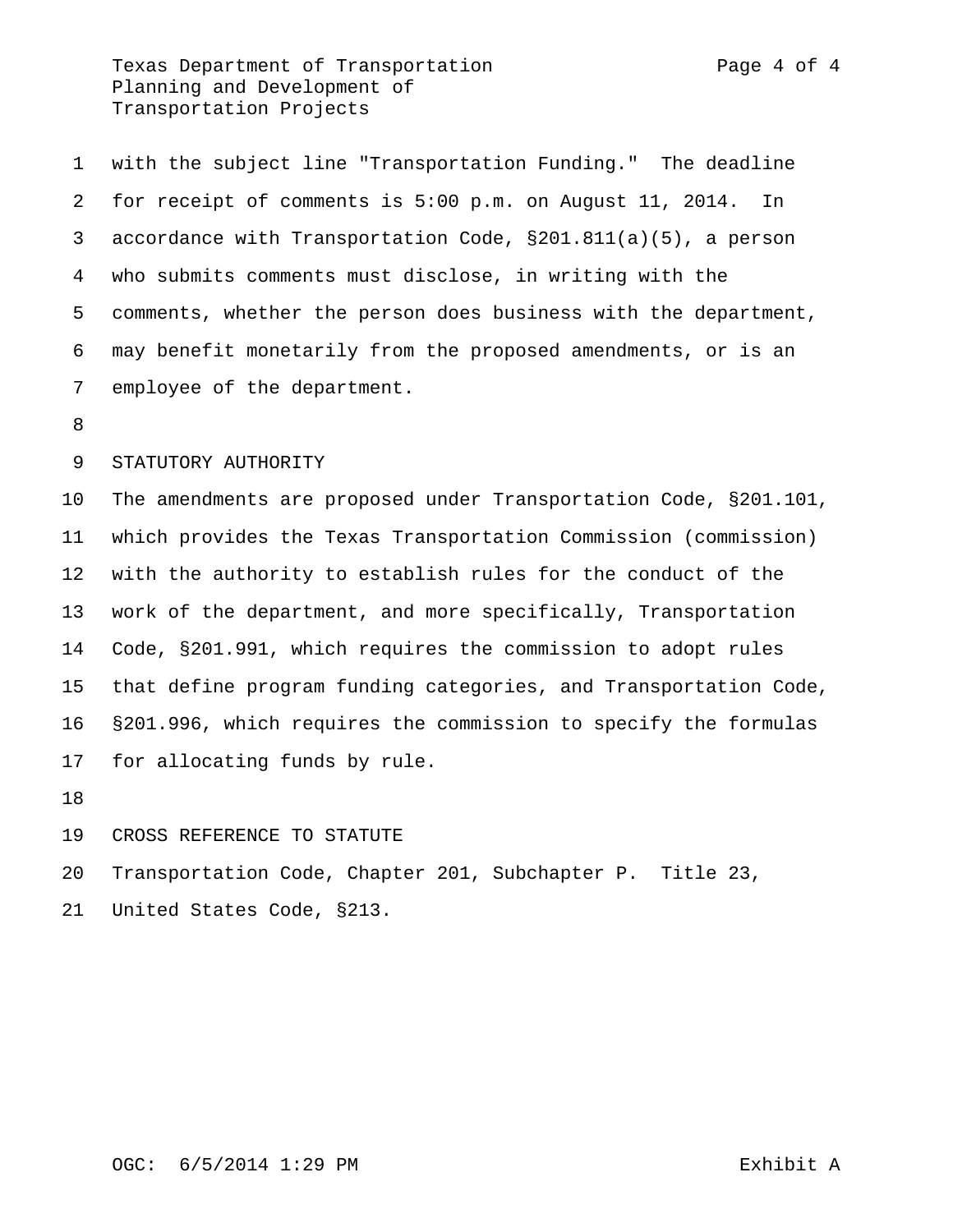Texas Department of Transportation Texas Page 1 of 13 Planning and Development of Transportation Projects

 SUBCHAPTER D. TRANSPORTATION FUNDING §16.153. Funding Categories. (a) Highway program funding categories. The ten-year unified transportation program (UTP) described in §16.105 of this chapter (relating to Unified Transportation Program (UTP))

will contain the following 12 program funding categories for

highway related projects:

 (1) Category 1 Preventive Maintenance and Rehabilitation - preventive maintenance and rehabilitation on the existing state highway system, including:

 (A) Preventive maintenance - minor roadway modifications to improve operations and safety; and

 (B) Rehabilitation - installation, rehabilitation, replacement, and maintenance of pavement, bridges, traffic control devices, traffic management systems, and ancillary traffic devices;

 (2) Category 2 Metropolitan and Urban Corridor Projects - mobility and added capacity projects along a corridor that improve transportation facilities in order to decrease travel time and the level or duration of traffic congestion, and to increase the safe and efficient movement of people and freight in metropolitan and urbanized areas;

NOTE: Additions underlined exhibit B Deletions in [ ] OGC: 06/05/2014 1:30 PM (3) Category 3 Non-Traditionally Funded Transportation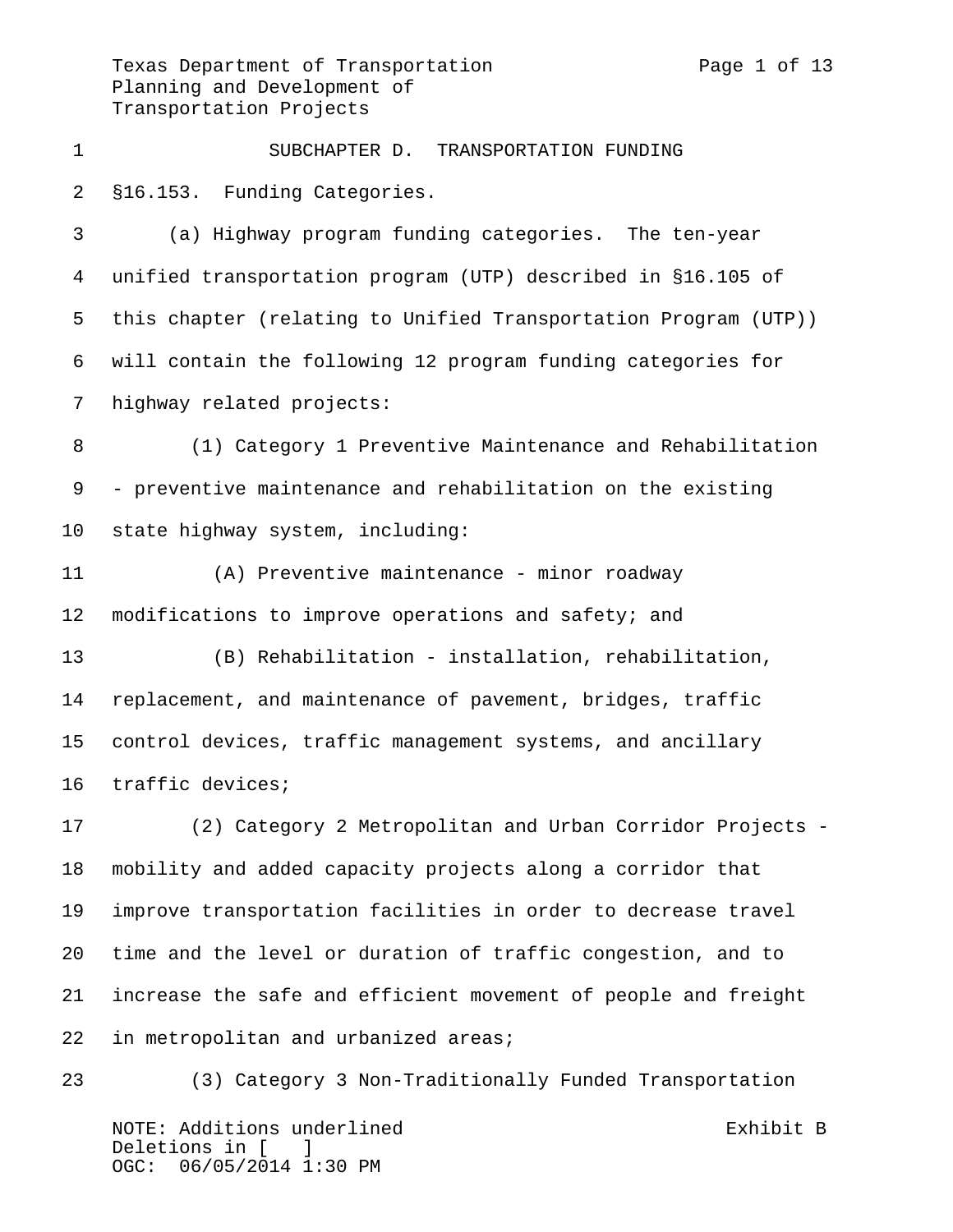Texas Department of Transportation Texas Page 2 of 13 Planning and Development of Transportation Projects

 Projects - transportation related projects that qualify for funding from sources not traditionally part of the state highway fund including state bond financing under programs such as Proposition 12 (General Obligation Bonds), Texas Mobility Fund, pass-through toll financing, unique federal funding, regional toll revenue, and local participation funding;

 (4) Category 4 Statewide Connectivity Corridor Projects - mobility and added capacity projects on major state highway system corridors which provide statewide connectivity between urban areas and corridors, to create a highway connectivity network composed of the Texas Highway Trunk System, National Highway System, and connections from those two systems to major ports of entry on international borders and Texas water ports;

 (5) Category 5 Congestion Mitigation and Air Quality Improvement - congestion mitigation and air quality improvement area projects to address attainment of a national ambient air quality standard in the nonattainment areas of the state;

 (6) Category 6 Structures Replacement and Rehabilitation - replacement and rehabilitation of deficient existing bridges located on the public highways, roads, and streets in the state, construction of grade separations at existing highway-railroad grade crossings, and rehabilitation of deficient railroad underpasses on the state highway system;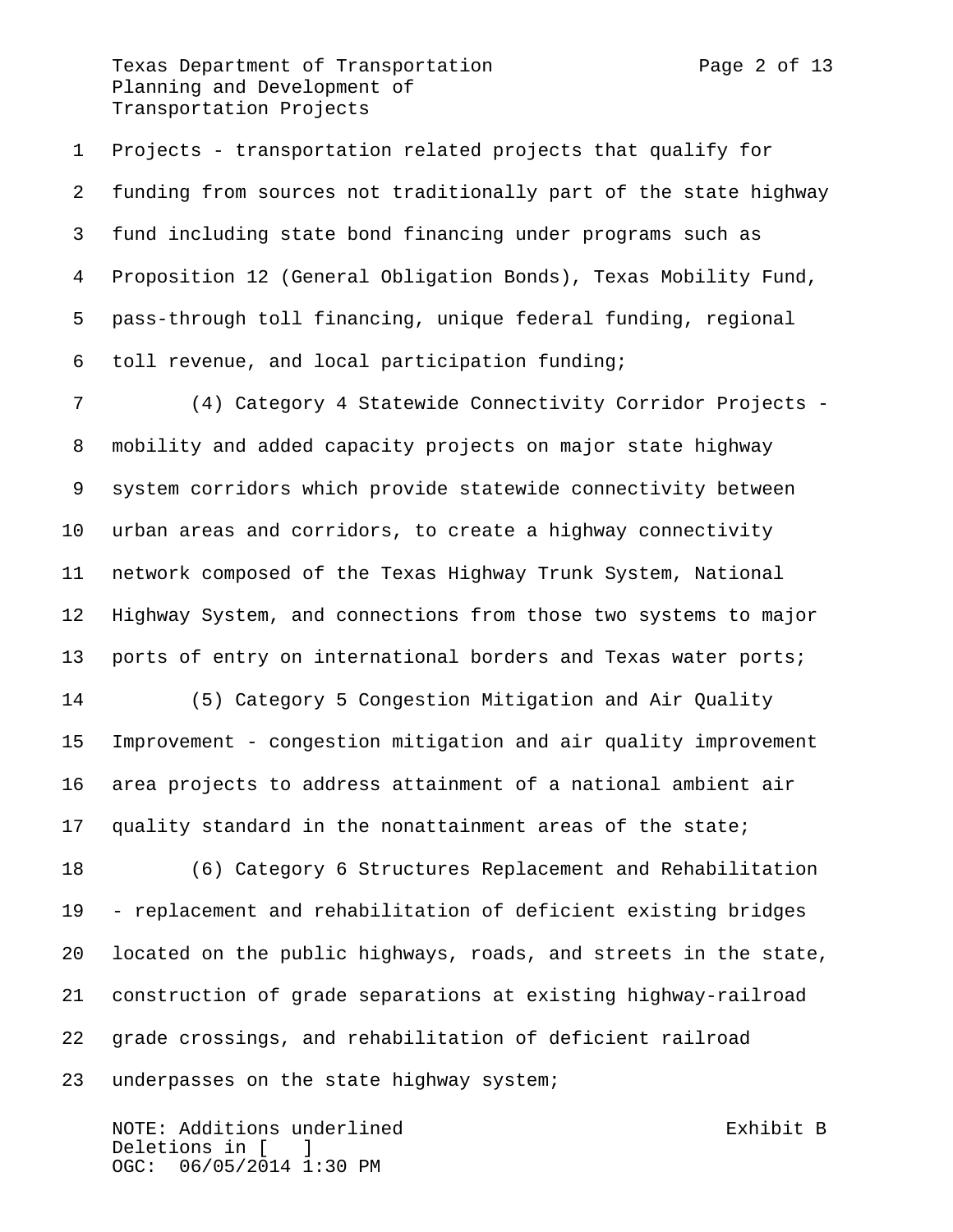Texas Department of Transportation Texas Page 3 of 13 Planning and Development of Transportation Projects

 (7) Category 7 Metropolitan Mobility and Rehabilitation (TMA) - transportation needs within the boundaries of designated metropolitan planning areas of metropolitan planning organizations located in a transportation management area; (8) Category 8 Safety - safety related projects both on and off the state highway system including the federal Highway Safety Improvement Program, Railway-Highway Crossing Program, 8 Safety Bond Program, [Safe Routes To School Program,] and High Risk Rural Roads Program; 10 (9) Category 9 Transportation Alternatives [Enhancement] - transportation related activities as described in Chapter 11, Subchapter F, of this title (relating to the Transportation 13 Alternatives Program); [projects, including: ] **Inc.** [(A) categories outlined in federal law; and] **15 Example 2 (A)** building new safety rest areas and visitor centers 16 along the state highway system; ] (10) Category 10 Supplemental Transportation Projects - transportation related projects that do not qualify for funding in other categories, including landscape and aesthetic improvement, erosion control and environmental mitigation, construction and rehabilitation of roadways within or adjacent to state parks, fish hatcheries, and similar facilities, replacement of railroad crossing surfaces, maintenance of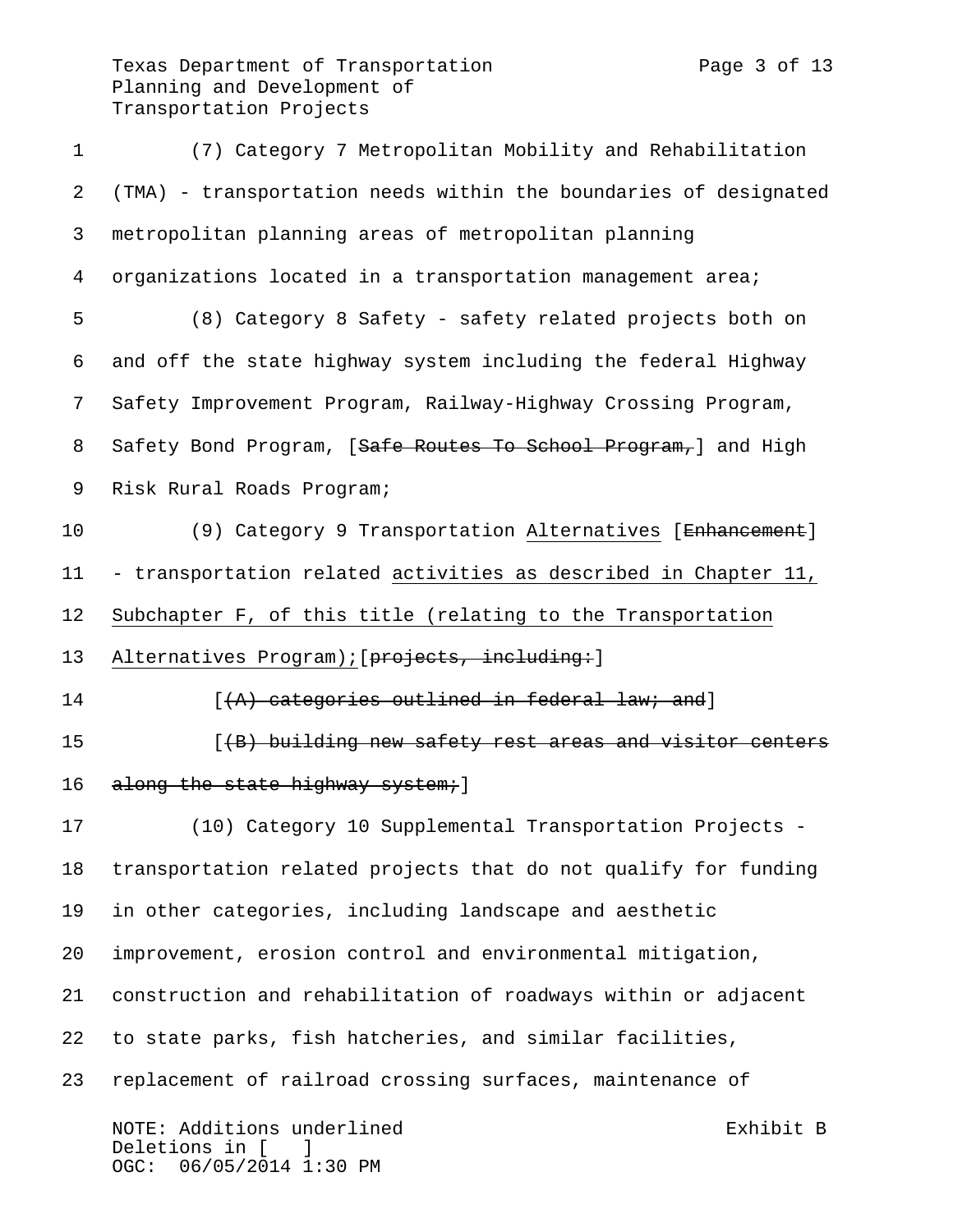Texas Department of Transportation Texas Page 4 of 13 Planning and Development of Transportation Projects

 railroad signals, construction or replacement of curb ramps for accessibility to pedestrians with disabilities, and

miscellaneous federal programs;

 (11) Category 11 District Discretionary - projects eligible for federal or state funding selected at the district engineer's discretion; and

 (12) Category 12 Strategic Priority - projects with specific importance to the state including those that generally promote economic opportunity, increase efficiency on military deployment routes or to retain military assets in response to the federal military base realignment and closure reports, and maintain the ability to respond to both man-made and natural emergencies.

 (b) Program funding categories for other modes of transportation and transportation infrastructure. The UTP will contain the following program funding categories for aviation, public transportation, rail, and the state's waterways and coastal waters projects:

 (1) Aviation Capital Improvement Program - projects based on the anticipated funding levels of the Federal Aviation Administration Airport Improvement Program and the Texas Aviation Facilities Development Program for general aviation airport development in Texas;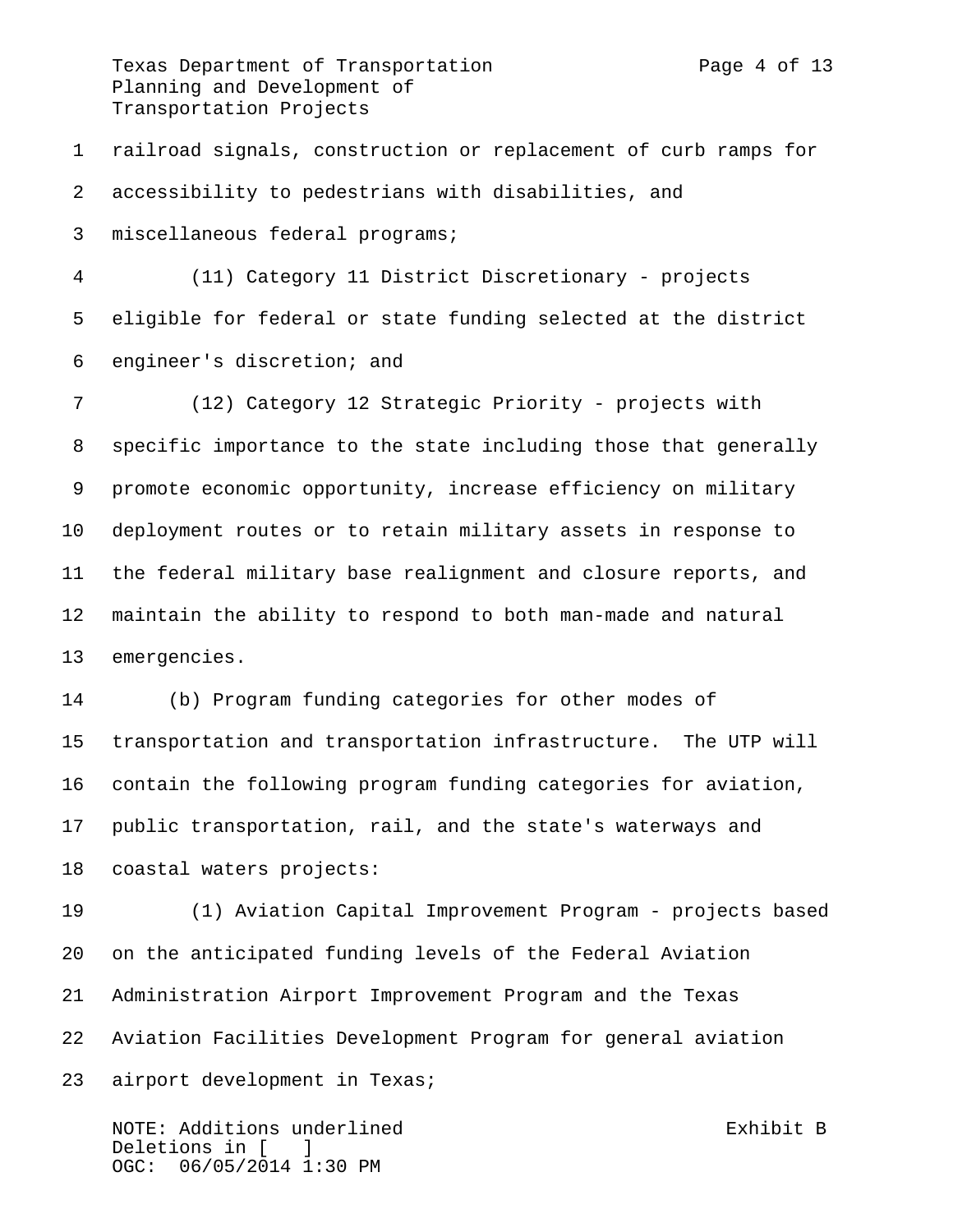Texas Department of Transportation Texas Page 5 of 13 Planning and Development of Transportation Projects

 (2) Public transportation – projects based on the anticipated funding levels for public transportation including fixed route city bus service, rural demand response service, special transit service for elderly and persons with disabilities, and intercity bus service from city to city; (3) Rail - rail related projects including light rail, freight rail, passenger rail, and high-speed rail; and 8 (4) State waterways and coastal waters - water related projects including lands, easements, and rights of way for the widening, deepening, and expansion of the main channel of the Gulf Intracoastal Waterway (GIWW), including beneficial use projects of dredged material, and other maritime related projects. (c) Determination of funding allocations. The commission will determine, subject to the mandates of state and federal law and specific requirements contained in other chapters of this title for programs and projects described in subsection (b) of this section, the amount of funds to be allocated to each program funding category for the appropriate period of time. 

§16.154. Transportation Allocation Funding Formulas.

 (a) Formula allocations. The commission will, subject to the mandates of state and federal law, allocate funds from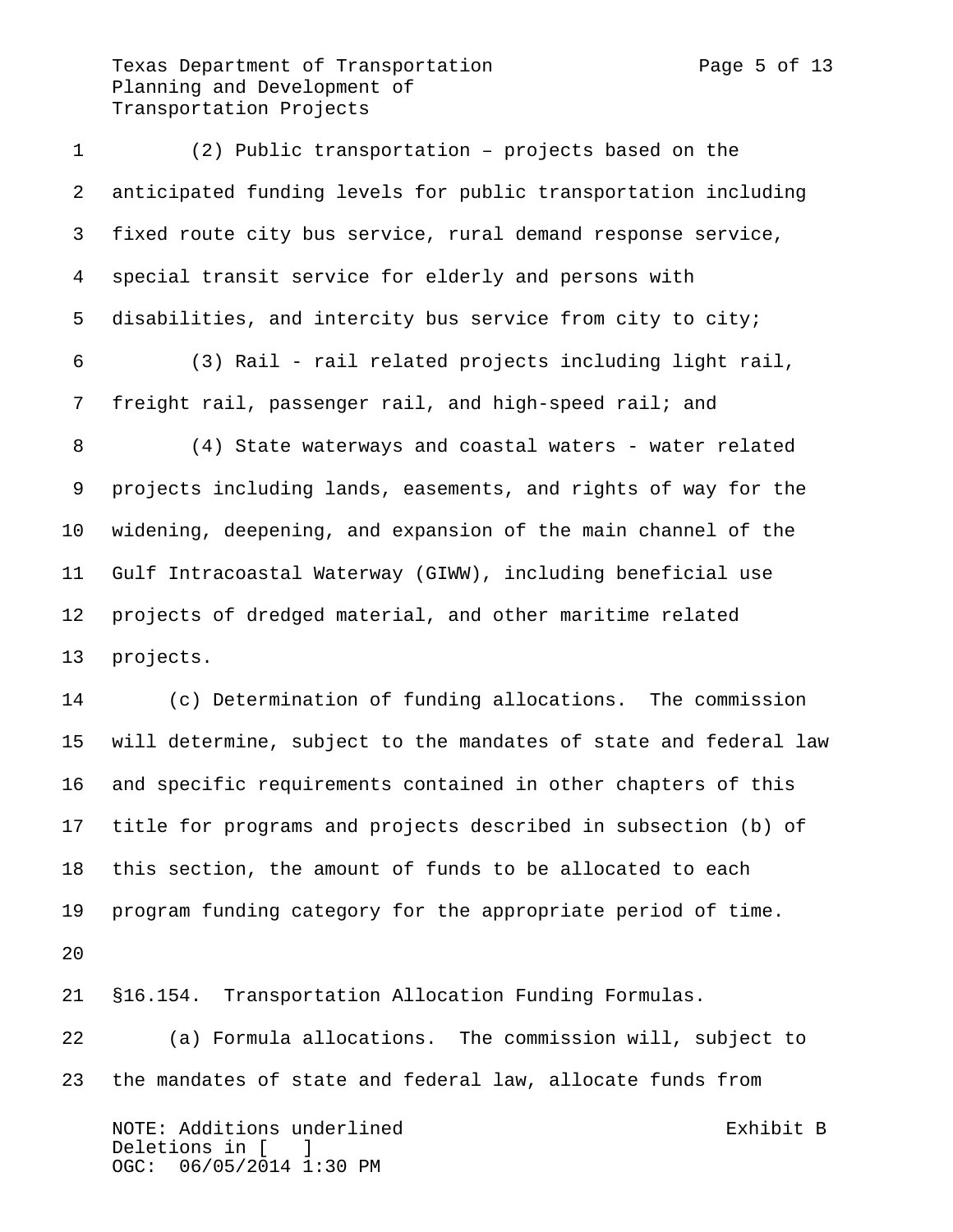Texas Department of Transportation Texas Page 6 of 13 Planning and Development of Transportation Projects

 program funding Categories 1, 2, 4, 5, 7, 9, and 11, as described in §16.153 of this subchapter (relating to Funding Categories), to the districts and metropolitan planning organizations (MPO) as follows: (1) Category 1 Preventive Maintenance and Rehabilitation - will be allocated to all districts as an allocation program according to the following formulas: (A) Preventive maintenance. (i) Ninety-eight percent for roadway maintenance with 65 percent based on on-system lane miles, and 33 percent based 11 on the pavement distress score Pace factor; and (ii) Two percent for bridge maintenance based on 13 square footage of on-system span bridge deck area; (B) Rehabilitation. Thirty-two and one half percent based on three-year average lane miles of pavement distress scores less than 70, 20 percent based on on-system vehicle miles traveled per lane mile, 32.5 percent based on equivalent single axle load miles for on-system, off-system, and interstate, and 15 percent based on the pavement distress score Pace factor; (2) Category 2 Metropolitan and Urban Corridor Projects - will be allocated to MPOs for specific projects in the following manner: (A) 87 percent to MPOs operating in areas that are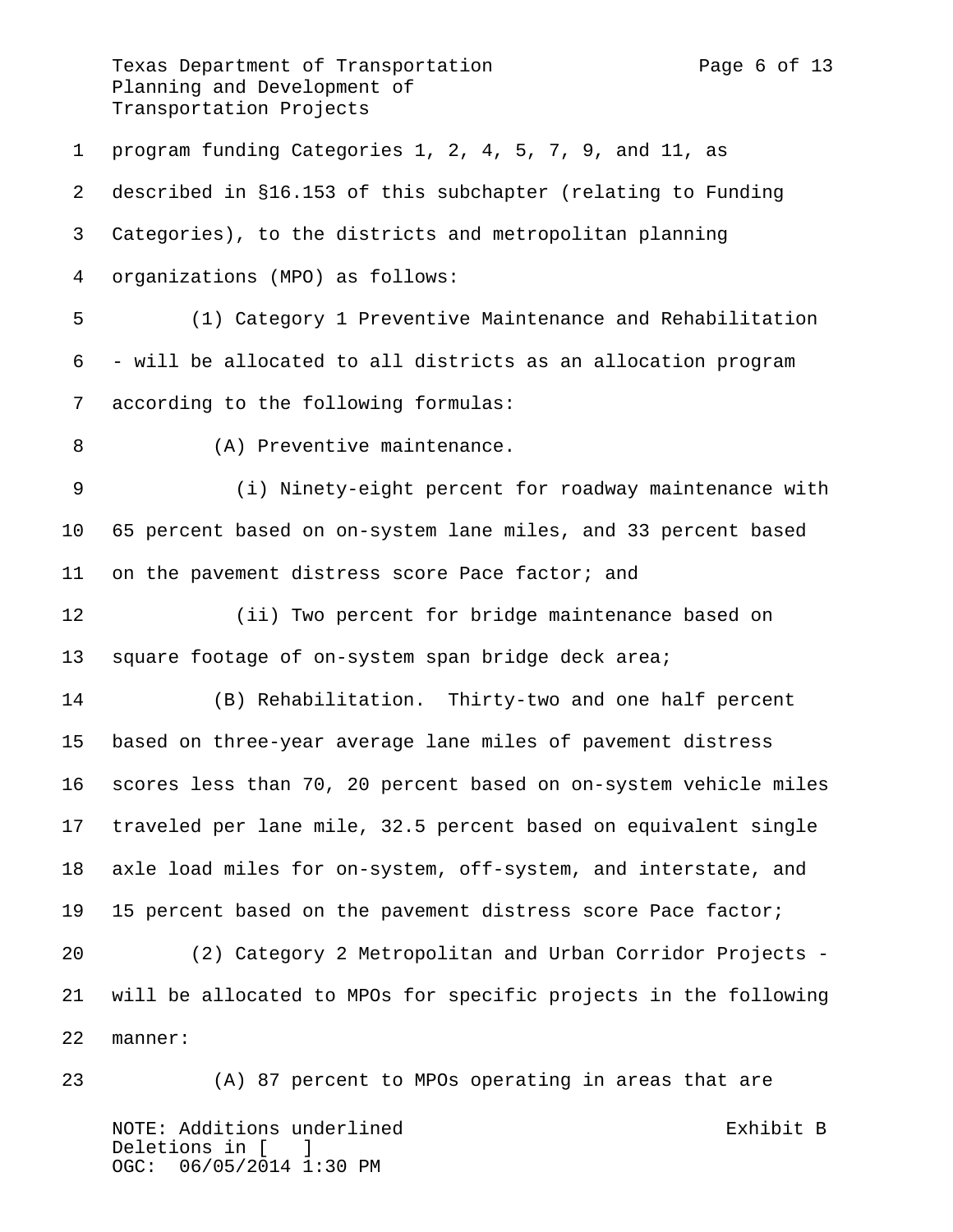Texas Department of Transportation Texas Page 7 of 13 Planning and Development of Transportation Projects

 transportation management areas, according to the following formula: 30 percent based on total vehicle miles traveled on and off the state highway system, 17 percent based on estimated population within the boundaries of the metropolitan planning area using data derived from the most recent census provided by the U.S. Bureau of the Census (census population), 10 percent based on lane miles on-system, 14 percent based on truck vehicle miles traveled on-system, 7 percent based on percentage of census population below the federal poverty level, 15 percent based on congestion, and 7 percent based on fatal and incapacitating vehicle crashes;

 (B) 13 percent to MPOs operating in areas that are not transportation management areas, according to the following formula: 20 percent based on total vehicle miles traveled on and off the state highway system, 25 percent based on estimated population within the boundaries of the metropolitan planning area using data derived from the most recent census provided by the U.S. Bureau of the Census (census population), 8 percent based on lane miles on-system, 15 percent based on truck vehicle miles traveled on-system, 4 percent based on percentage of census population below the federal poverty level, 8 percent based on centerline miles on-system, 10 percent based on congestion, and 10 percent based on fatal and incapacitating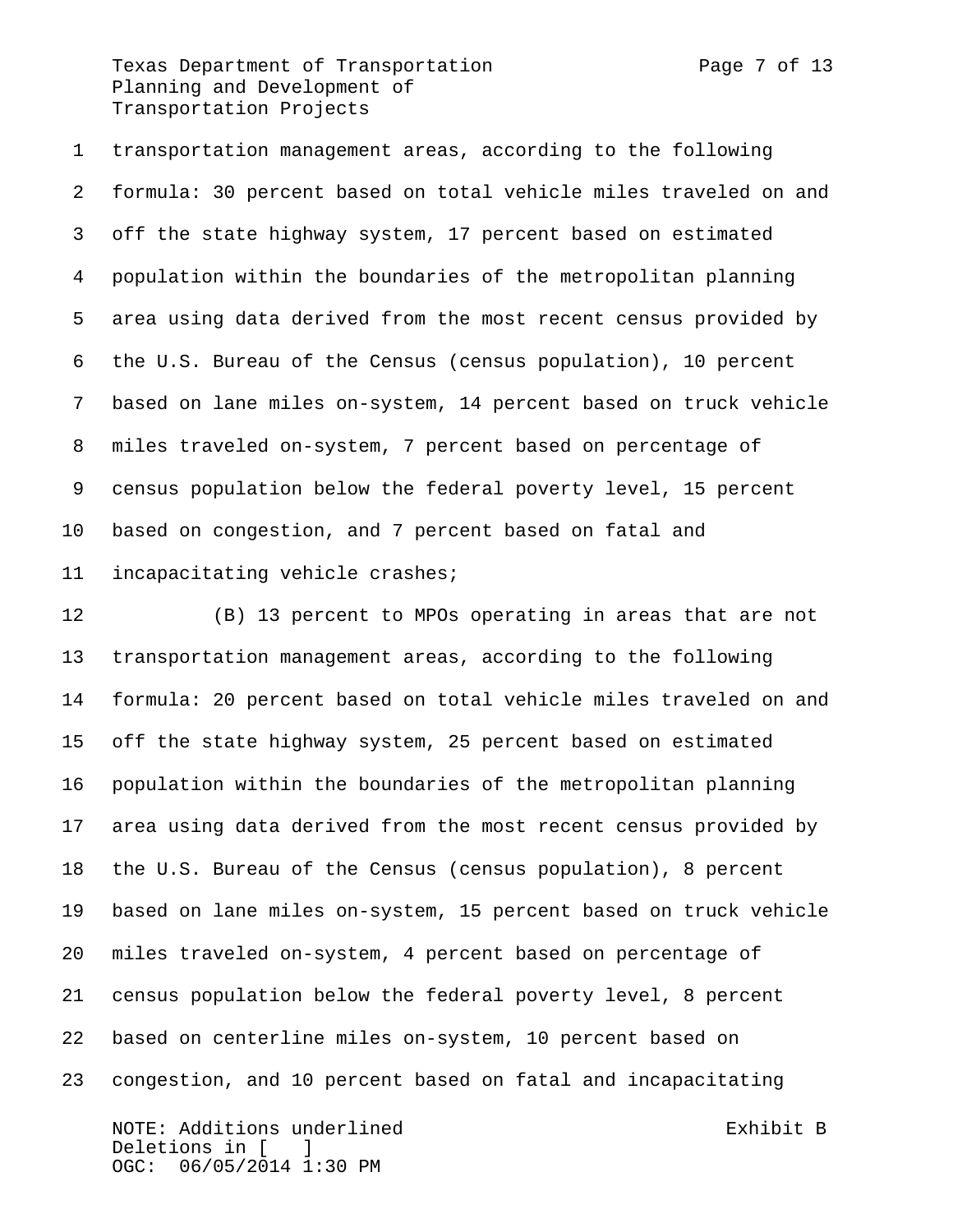Texas Department of Transportation Texas Page 8 of 13 Planning and Development of Transportation Projects

vehicle crashes;

 (3) Category 4 Statewide Connectivity Corridor Projects - will be allocated to districts for specific projects selected by the commission based on engineering analysis of projects on three corridor types: (A) Mobility corridors - congestion considerations in areas that are not in the boundaries of an MPO; (B) Connectivity corridors - two-lane roadways requiring upgrade to four-lane divided roadways to connect the urban areas of the state; and (C) Strategic corridors - strategic corridor additions 12 to the state highway network; (4) Category 5 Congestion Mitigation and Air Quality Improvement - will be allocated to districts and MPOs as an allocation program for projects in a nonattainment area population weighted by ozone and carbon monoxide pollutant severity; (5) Category 7 Metropolitan Mobility and Rehabilitation (TMA) - will be allocated to MPOs operating in areas that are transportation management areas as an allocation program based

on the applicable federal formula;

 (6) Category 9 Transportation Alternatives [Enhancement] 23 – a portion  $[One-half]$  of the funds in this category will be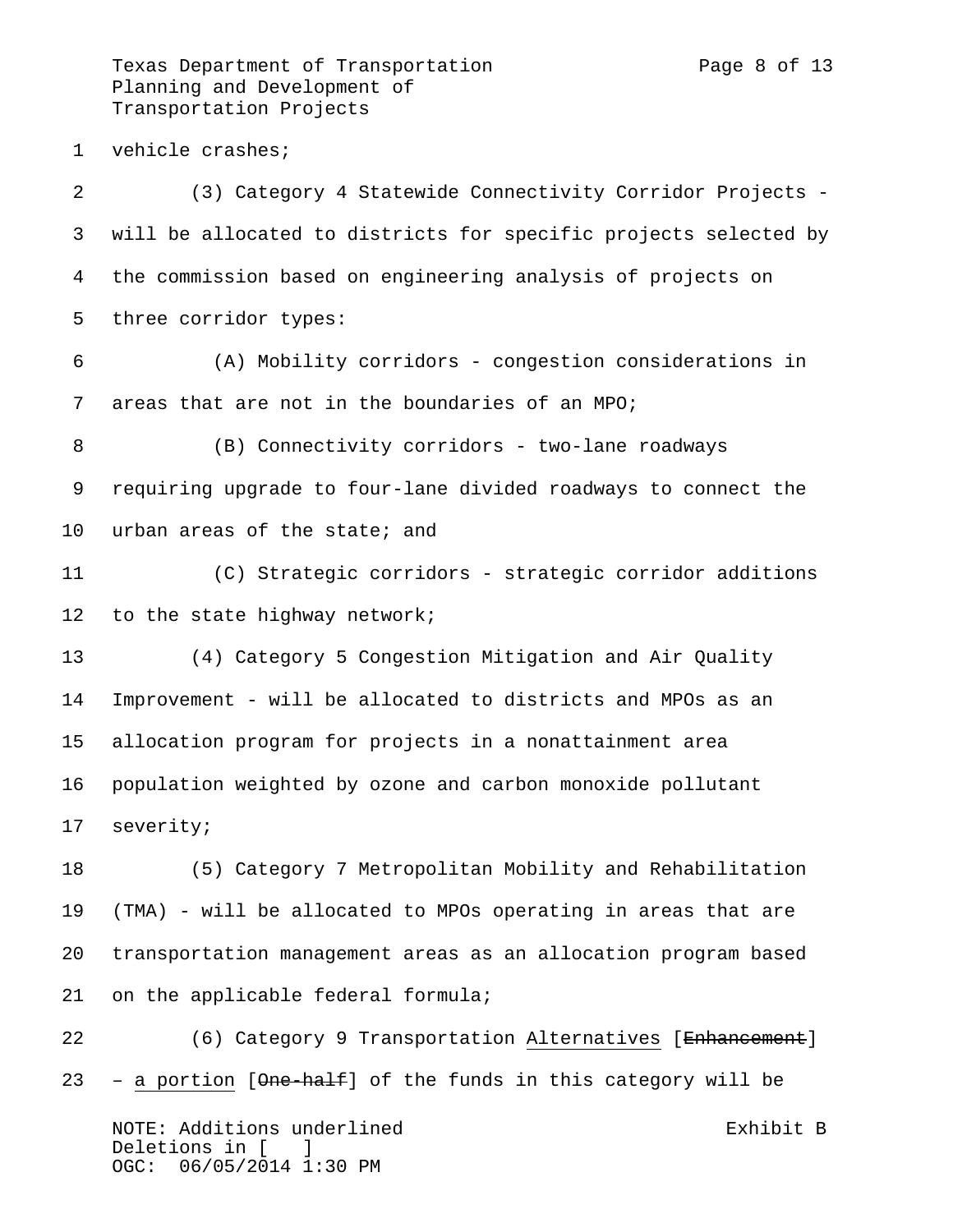Texas Department of Transportation Texas Page 9 of 13 Planning and Development of Transportation Projects

 allocated to MPOs serving urbanized areas with populations over 2 200,000 [operating in transportation management areas] as an allocation program based on the areas' relative share of 4 [estimated] population, unless FHWA approves a joint request from the department and the relevant MPOs to use other factors in determining the allocation [within the boundaries of the metropolitan planning area using data derived from the most recent census provided by the U.S. Bureau of the Census]; and (7) Category 11 District Discretionary - will be allocated to all districts as an allocation program based on state legislative mandates, but if there is no mandate or the amount of available funding in this category exceeds the minimum required by a mandate, the funding allocation for this category or the excess funding, as applicable, will be allocated according to the following formula: 70 percent based on annual on-system vehicle miles traveled, 20 percent based on annual on- system lane miles, and 10 percent based on annual on-system truck vehicle miles traveled.

 (b) Pace factor calculation. For purposes of subsection (a)(1) of this section, the Pace factor is a calculation used to adjust funding among districts according to increases or decreases in a district's need to improve its pavement distress scores. It will slow the rate of improvement for districts with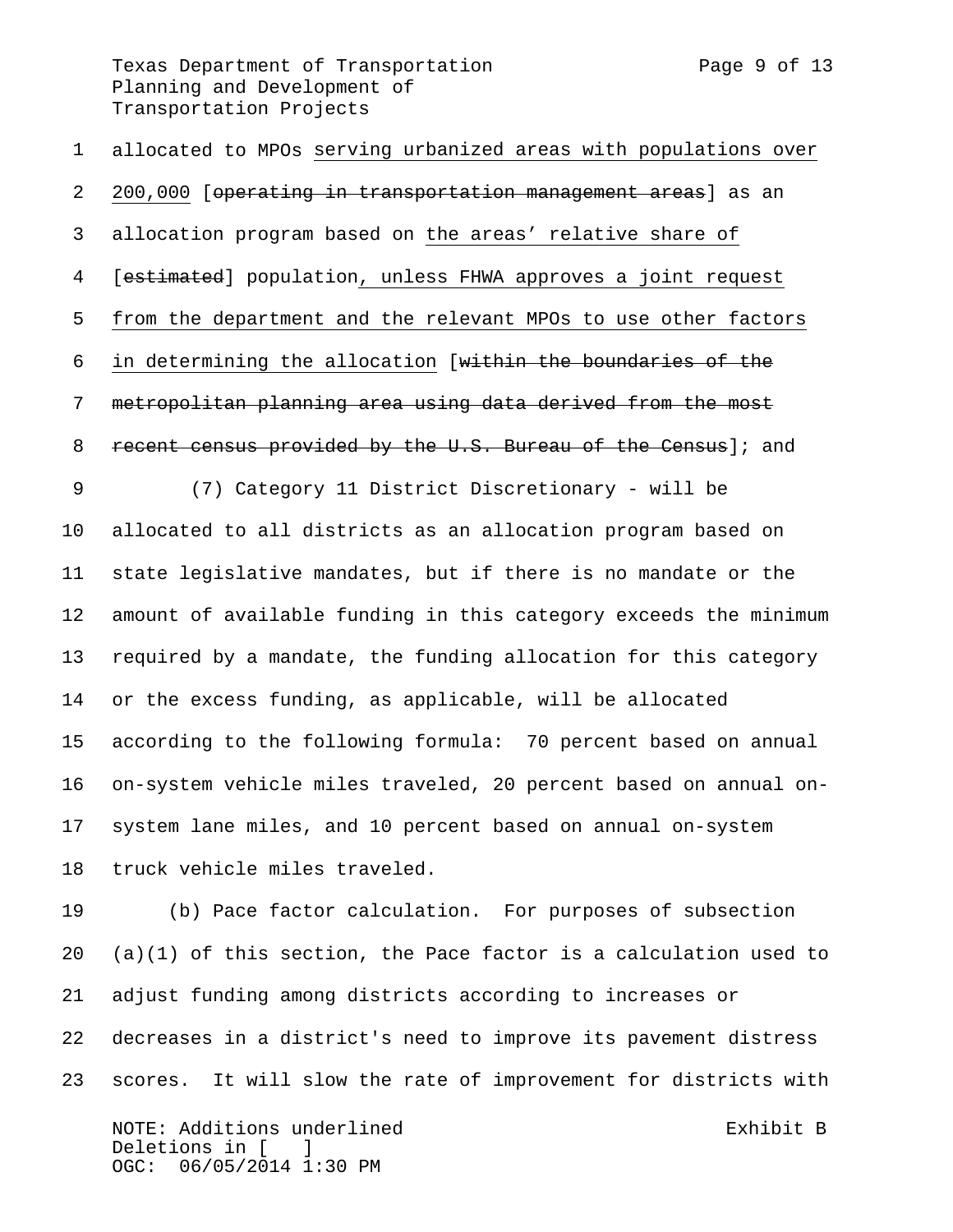Texas Department of Transportation Texas Page 10 of 13 Planning and Development of Transportation Projects

 the highest condition scores and accelerate the rate of improvement for districts with the lowest condition scores. The Pace factor is calculated by: (1) determining the district with the highest distress score; (2) determining the deviation of a district's distress score from the highest score; (3) totaling the deviations for all districts as determined by paragraph (2) of this subsection. (c) Non-formula allocations. The commission, subject to the mandates of state and federal law and specific requirements contained in other chapters of this title for programs and projects described in subsection (a) of this section, will determine the amount of funding to be allocated to a district, metropolitan planning organization, political subdivision, 16 governmental agency, local governmental body,  $[ $\Theta$ reforment of$  a governmental transportation grant, or other eligible entity from each of the following program funding categories described in §16.153 of this subchapter: (1) Category 3 Non-Traditionally Funded Transportation Projects for specific projects;

 (2) Category 6 Structures Replacement and Rehabilitation as an allocation program;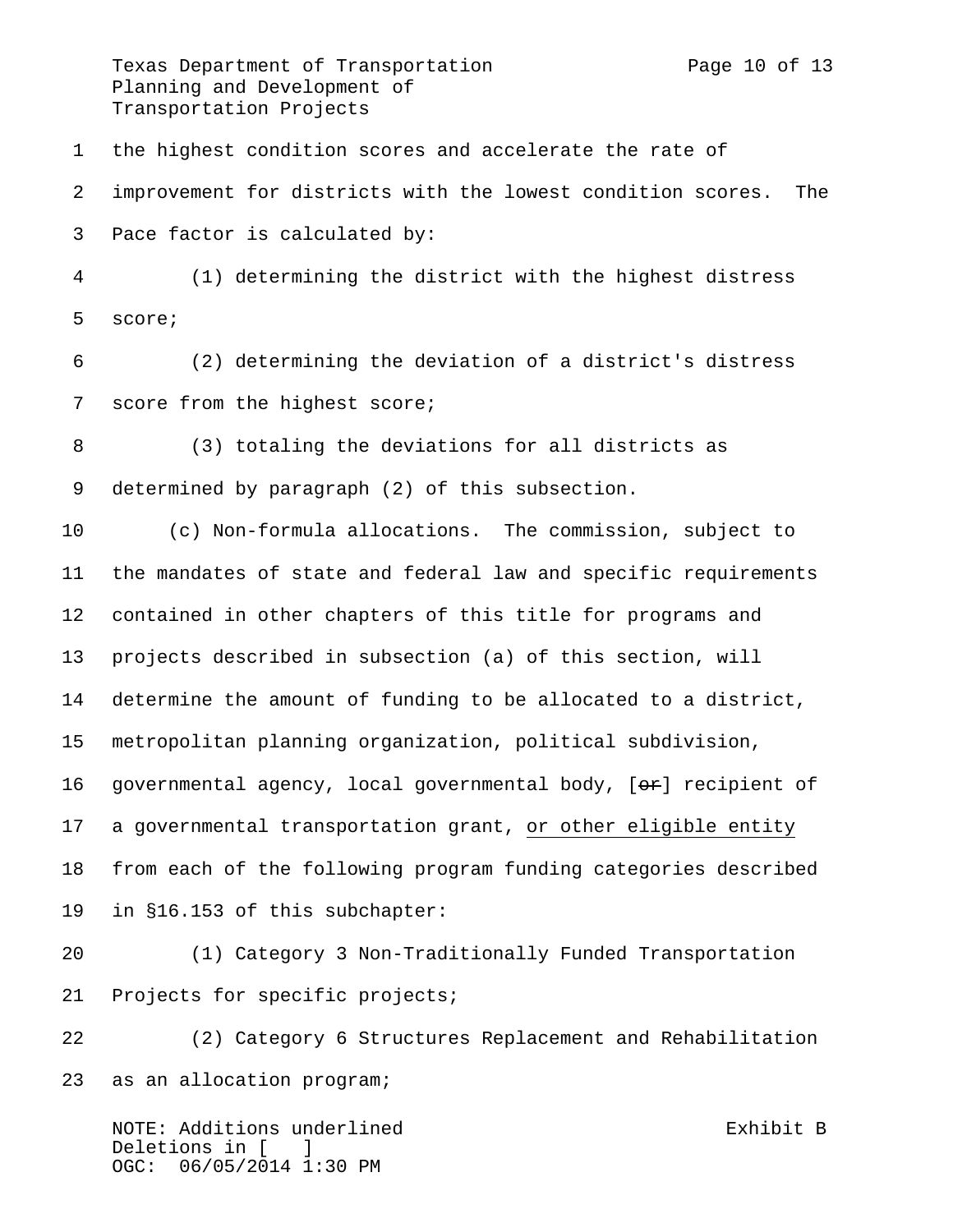Texas Department of Transportation Texas Page 11 of 13 Planning and Development of Transportation Projects

 (3) Category 8 Safety Projects generally funded as an allocation program with some specific projects designated under the Safety Bond Program; 4 (4) Category 9 Transportation Alternatives [Enhancement]

5 – of the remaining [<del>one-half of the</del>] funds in this category, a portion will be allocated to certain areas of the state, for specific projects, based on the areas' relative share of the population, and a portion may be allocated in any area of the state for specific projects or transferred to other eligible 10 federal programs, as authorized by law; [under this subsection 11 as an allocation program; ]

 (5) Category 10 Supplemental Transportation Projects generally funded as an allocation program with some specific projects designated under miscellaneous federal programs;

- (6) Category 12 Strategic Priority for specific projects;
- (7) Aviation Capital Improvement Program;
- (8) Public transportation;

(9) Rail; and

(10) State waterways and coastal waters.

 (d) Allocation program. For the purposes of this chapter, the term "allocation program" refers to a type of program funding category identified in the unified transportation program for which the responsibility for selecting projects and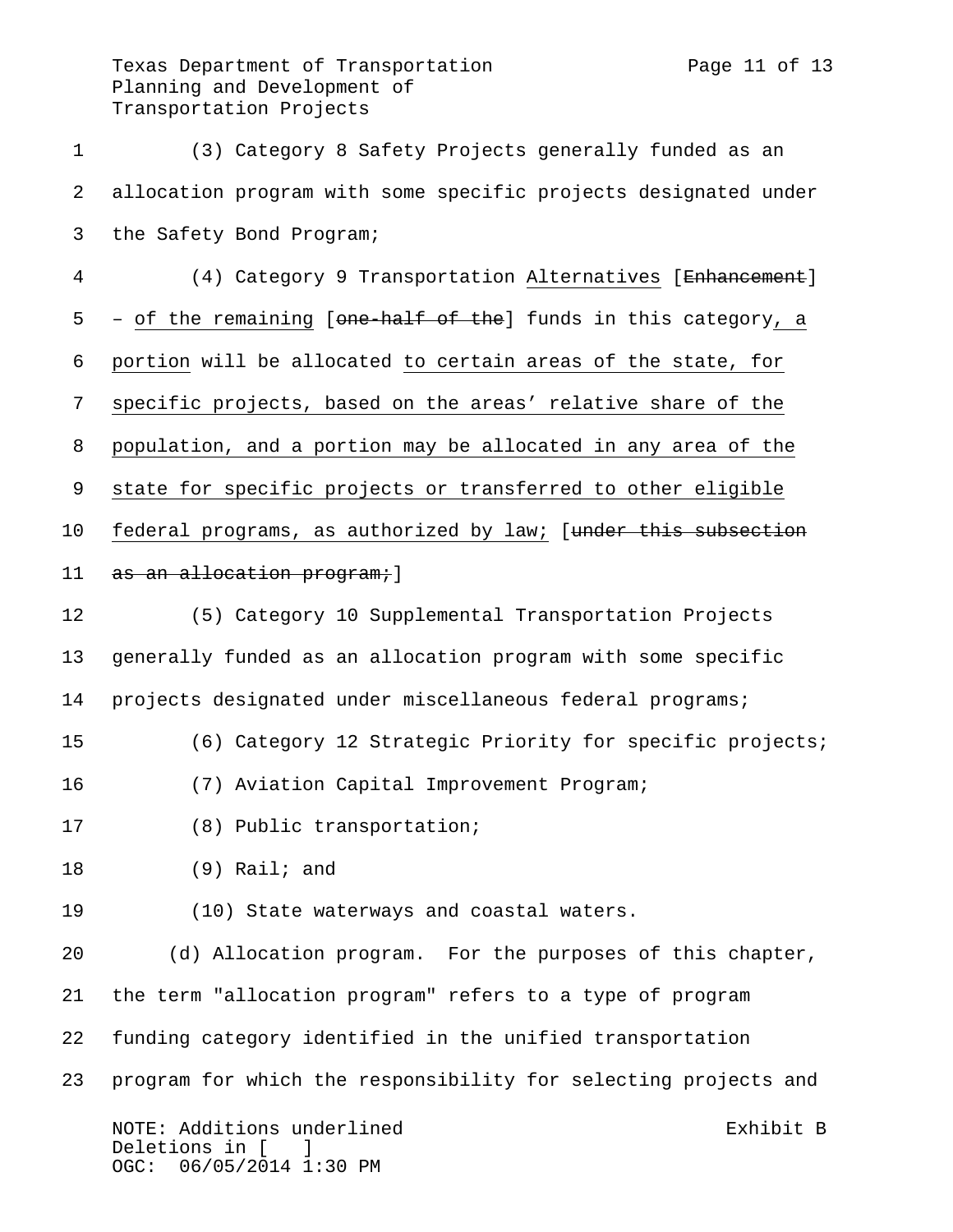Texas Department of Transportation Fage 12 of 13 Planning and Development of Transportation Projects

 managing the allocation of funds has been delegated to department districts, selected administrative offices of the department, and MPOs. Within the applicable program funding category, each district, selected administrative office, or MPO is allocated a funding amount and projects can be selected, developed, and let to contract with the cost of each project to be deducted from the allocated funds available for that category.

 (e) Listing of projects. The department will list the projects that the department intends to develop and let during the ten-year unified transportation program (UTP) under §16.105 of this chapter (relating to Unified Transportation Program (UTP)), and reference for each listed project the program funding category to which it is assigned. If a program funding category is an allocation program, the listing is for informational purposes only and contains those projects reasonably expected at the time the UTP is adopted or updated to be selected for development or letting during the applicable period. For the purpose of listing projects in the UTP, "project" does not include preventive maintenance and rehabilitation under Category 1 Preventive Maintenance and Rehabilitation as described in subsection (a) of this section. (f) Limitation on distribution. In distributing funds to